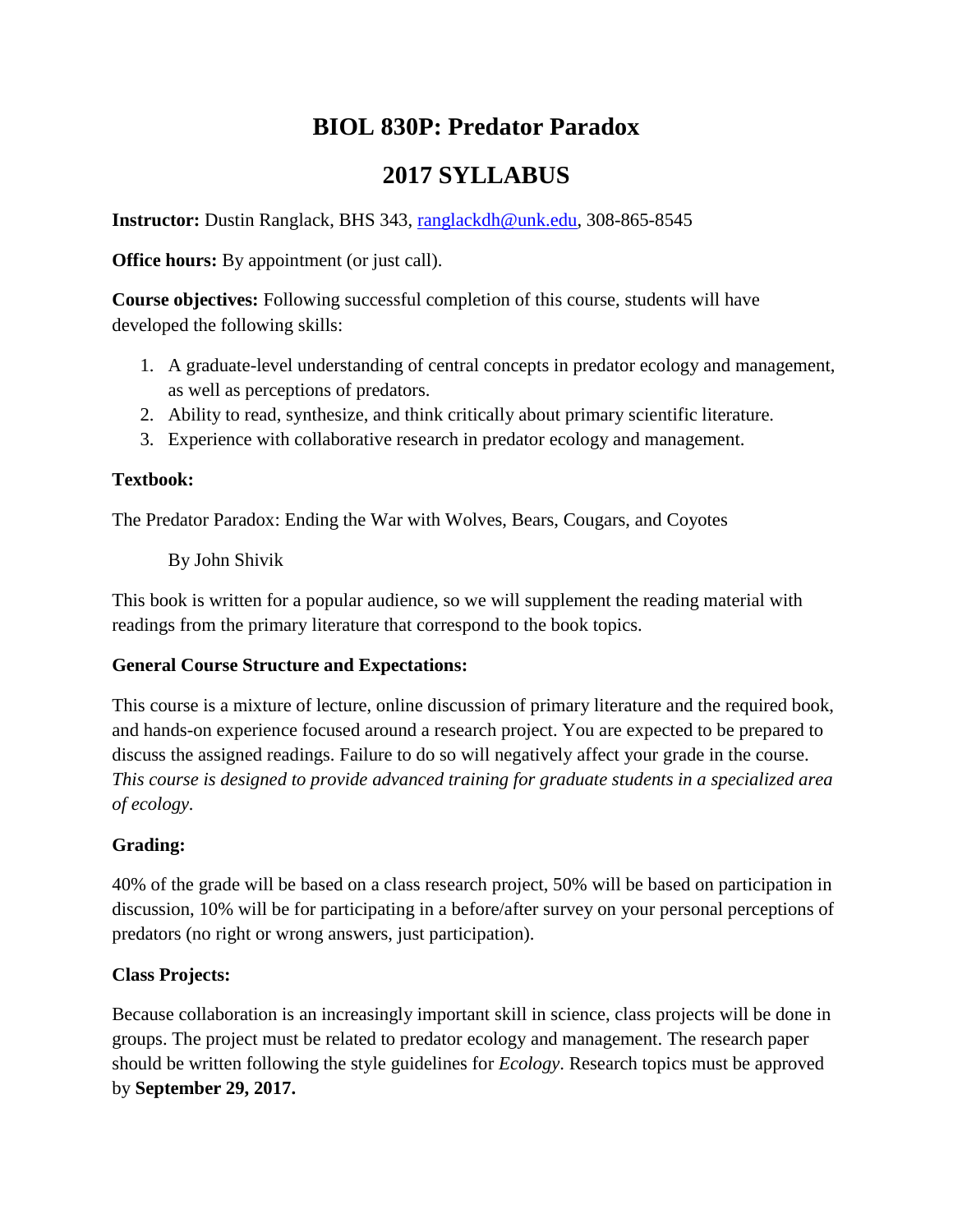**Course Policies:** The blackboard discussion boards should be considered sanctuaries for the pursuit of knowledge. Those who enter them should be committed to learning and to respect the ideas and opinions of others. Undesirable behavior will lead to dismissal from the discussion board and even expulsion from the course. Undesirable behavior includes (but is not limited to), harassment of any kind or inappropriate or unrelated comments.

Cheating (at any level) is an intolerable behavior that has no place in any scientific, educational, or social activity. Penalties for cheating and plagiarism can be found on page xv of the university catalog.

Late assignments: Unless arrangements have been previously arranged, any assignment not turned in on time is a Late Assignment. Late assignments will be docked 10% of its total possible points per day, including holidays and weekends.

**Grading Scale:** The grading scale used for this class is as follows: A (93-100%), A- (90-92%), B+ (88-89%), B (83-87%), B- (80-82%), C+ (78-79%), C (73-77%), C- (70-72%), D+ (68-69%), D (63-67%), D- (60-62%), and F (below 60%).

In general, grades for the course will be assigned as follows:

**A** – Indicates that the work is markedly superior and is without major problems. It is an honors grade denoting that the goals for the assignment or course have been achieved with distinction.

**B** – Indicates that the work has met all of the requirements of the assignment or course at a level that is consistently above average, and the student has achieved most of the goals.

**C** – Indicates satisfactory work that is consistently average and that meets the course goals at a sufficient level to pass, even though there may be some problems with the work.

**D** – Indicates the minimal achievement in order to earn credit, even though the work is below the standard required for good academic standing.

**F** – Indicates failure to complete an assignment or course, or work that does not fit into the requirements of the assignment or course or meet acceptable standards, so that no credit can be awarded.

#### **Students with Disabilities or Those Who are Pregnant**

Students with disabilities or those who are pregnant are encouraged to contact me for a confidential discussion of their individual needs for academic accommodation. It is the policy of the University of Nebraska at Kearney to provide flexible and individualized reasonable accommodation to students with documented disabilities or those who are pregnant. To receive accommodation services for a disability, students must be registered with UNK Disabilities Services Coordinator, David Brandt, in the Academic Success Office, 163 Memorial Student Affairs Building, 308-865-8214 or by email [unkdso@unk.edu.](mailto:unkdso@unk.edu) For those needing accommodation due to pregnancy, you need to visit with Student Health. The following link provides information for students and faculty regarding pregnancy rights. [http://www.nwlc.org/resource/pregnant-and-parenting-students-rights-faqs-college-and](http://www.nwlc.org/resource/pregnant-and-parenting-students-rights-faqs-college-and-graduate-students)[graduate-students](http://www.nwlc.org/resource/pregnant-and-parenting-students-rights-faqs-college-and-graduate-students)